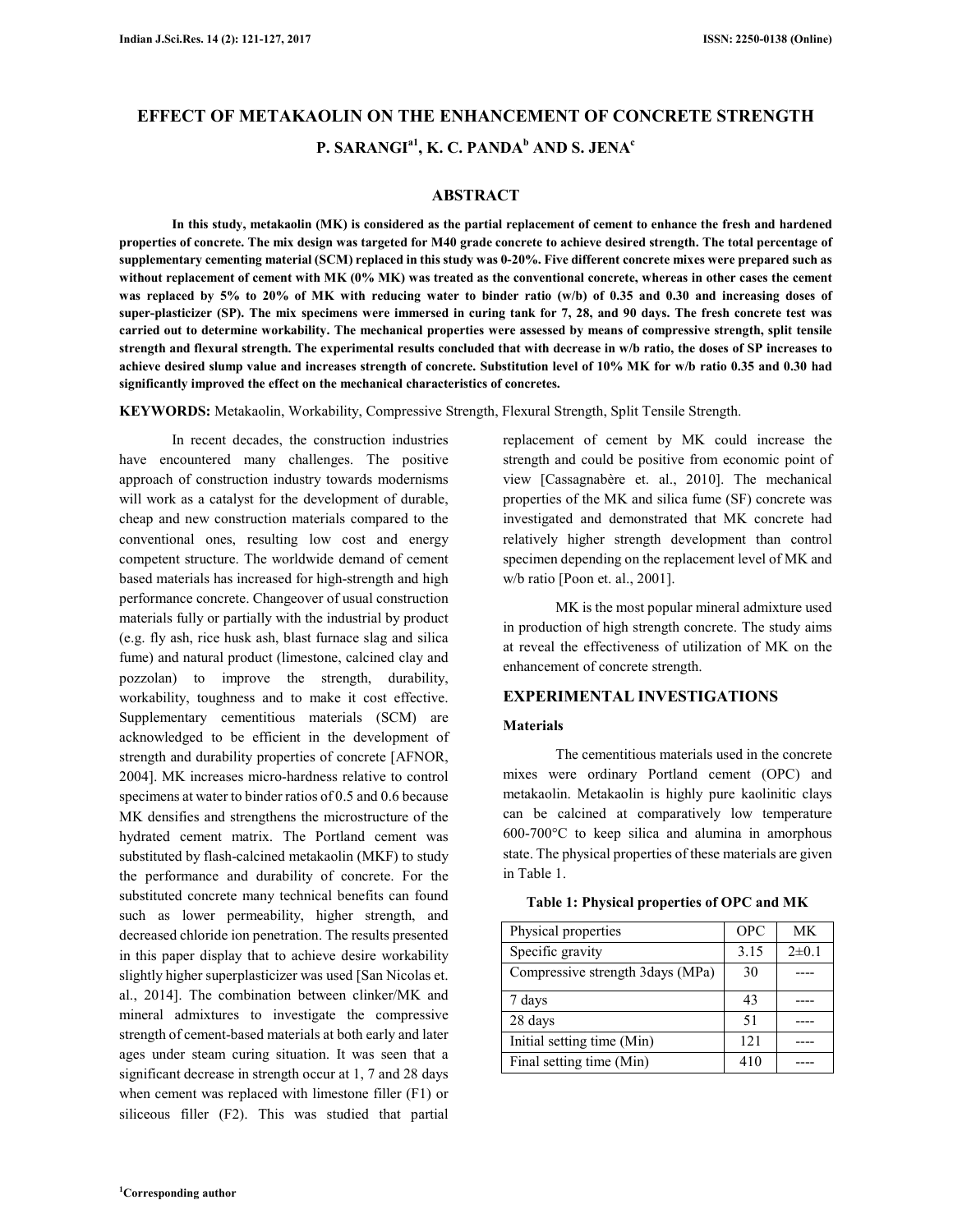Ordinary Portland Cement 43 grade (OPC), zone II fine aggregate, natural coarse aggregate (20 mm passing), MK and Super-plasticizer (SP) - (CONXL – PCE DM - 360) in an adequate amount in the mixes to achieve desired slump value of 25-50 mm and tap water are used. The properties of aggregates are given in Table 2.

| <b>Properties</b>  | Value obtained experimentally<br>as per IS:383-1970 |                  |
|--------------------|-----------------------------------------------------|------------------|
|                    | Coarse<br>aggregate                                 | Fine aggregate   |
| Specific gravity   | 2.78                                                | 2.68             |
| Abrasion value, %  | 47.46                                               |                  |
| Flakiness index,%  | 21.18                                               |                  |
| Crushing value, %  | 24.50                                               |                  |
| Impact value, %    | 29.63                                               |                  |
| Water absorption,% | 0.22                                                | 0.80             |
| Fineness modulus   | 6.93                                                | $2.76$ (Zone-II) |

**Table 2: Properties of aggregates** 

MK is refined kaolin clay that is fired (calcined) under carefully controlled conditions to produce an amorphous alumino silicate that is reactive in concrete. Like other pozzolans (fly ash and silica fume are two common pozzolans), metakaolin reacts with the calcium hydroxide (lime) by-products produced during cement hydration. Mixing MK to the concrete mixture even in low substitute will greatly enhance the strength and durability of concrete mixtures. MK sample are shown in Fig. 1. The chemical composition and physical properties of silpozz are presented in the Tables 3-4.



**Figure 1: MK Sample** 

**Table 3: Chemical composition of MK** 

| Oxides                         | Average $(\% )$ |
|--------------------------------|-----------------|
| $SiO_{\odot}$                  | 52.8            |
| $Al_2O_3$                      | 36.3            |
| Fe <sub>2</sub> O <sub>3</sub> | 4.21            |

| MgO    | 0.81        |
|--------|-------------|
| CaO    | ${}_{0.10}$ |
| $K_2O$ | 1.41        |
| LOI    | 3.53        |

**Table 4: Physical properties of MK** 

| <b>Properties</b>       | Metakaolin |
|-------------------------|------------|
| <b>Brightness</b>       | 85±1       |
| Oil absorption $(\%)$   | $60\pm5$   |
| Moisture $(\%)$         | 0.50       |
| Ph of 10% solution      | $6\pm1$    |
| <b>Particle size</b>    |            |
| Average (d50)           | $1\pm1$    |
| $\leq$ 10 Microns (%)   | $95 \pm 2$ |
| $>2$ Microns $(\% )$    | 80±1       |
| Residue on 400          | Nil        |
| Specific gravity        | $2\pm 0.1$ |
| Bulk density (gms /lit) | $320\pm20$ |

#### **Mix Proportions and Identification**

The details of mix proportions investigated in this research given in Tables 5-8. Two mix proportions for two different types of w/b are prepared i.e. 1:1.576:3.035 and 1:1.268:2.552 for the w/b 0.35 and 0.30 respectively. M40 grade concrete is designed as per standard specification IS: 10262-2009 to achieve the target mean strength 48.25 MPa for both the w/b (0.35 and 0.30). Total 10 mixes were prepared. Five mixes are prepared for each w/b. The enhancement of concrete strength is carried out using two water-binder ratios. MK is replaced by 0-20% and four sets of concrete mixes were prepared for each w/b (5-20%) and compared the value with control specimen (M0). HC1 indicates high strength concrete for w/b 0.35 and HC2 indicates high strength concrete for w/b 0.30. M used for MK.

# **Table 5: Details of concrete mix (HC1) proportion along with identification**

| <b>Concrete mix proportions</b>               | Mix<br><b>Identity</b> |
|-----------------------------------------------|------------------------|
| $C 100\% + MK 0\% + FA 100\% +$<br>CA100\%    | HC1M <sub>0</sub>      |
| $C$ 95% + MK 5% + FA 100% + CA 100%           | HC1M5                  |
| $C 90\% + MK 10\% + FA 100\% + CA$<br>$100\%$ | HC1M10                 |
| $C$ 85% + MK 15% + FA100% + CA100%            | HC1M15                 |
| $C 80\% + MK 20\% + FA 100\% + CA$<br>$100\%$ | HC1M20                 |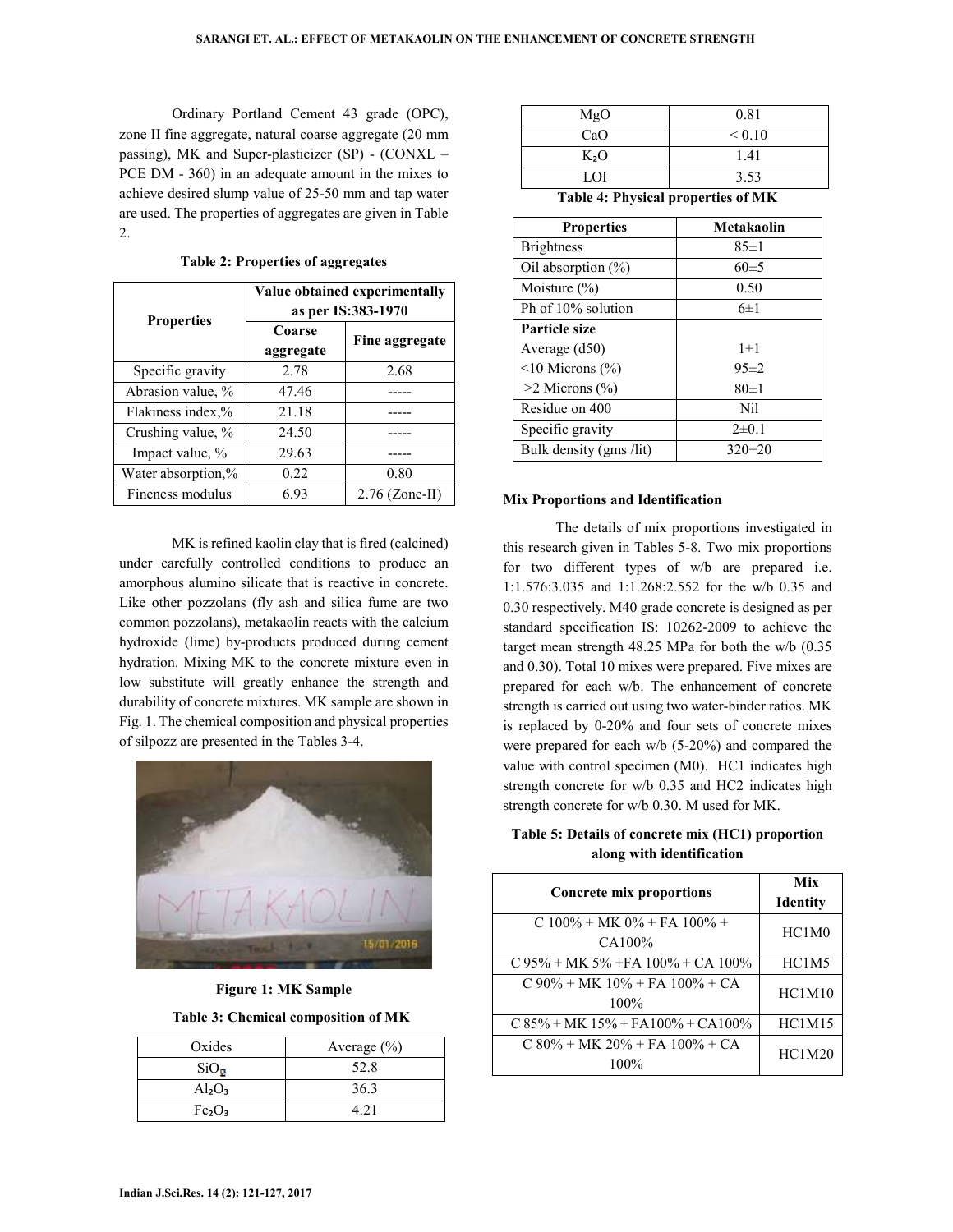| <b>Concrete mix proportions</b>            | Mix<br><b>Identity</b> |
|--------------------------------------------|------------------------|
| $C 100\% + MK 0\% + FA 100\% +$<br>CA100%  | HC2M0                  |
| $C$ 95% + MK 5% + FA 100% + CA 100%        | HC2M5                  |
| $C 90\% + MK 10\% + FA 100\% + CA$<br>100% | HC2M10                 |
| $C$ 85% + MK 15% + FA100% + CA100%         | HC2M15                 |
| $C$ 80% + MK 20% + FA 100% + CA<br>100%    | HC2M20                 |

# **Table 6: Details of concrete mix (HC2) proportion along with identification**

# **Mixing, casting and curing details**

The batching, mixing and casting of concrete was accomplished properly. The required quantity of all dry materials such as coarse aggregate, fine aggregate, cement, and MK were weighed (by mass) and placed in the concrete mixture, and it was thoroughly mixed in dry condition for one minute. Then the specified quantity of water was added during mixing. Further required quantity of SP was then added for achieving the desired workability. Workability of fresh concrete was measured by slump test immediately after the mixing. The slump value was lying in between 25 mm to 46 mm. For curing, the specimens were removed from the moulds after 24 h of casting and placed in water tank at normal temperature  $(27^{\circ}C - 30^{\circ}C)$  for 7, 28 and 90 days as shown in Fig. 2. The specimens were tested in compression testing machine to know the compressive and split tensile strength and flexural testing machine to know the flexural strength.

Compressive strength tests were performed using 150 mm cubic moulds according to IS codes IS: 516 –1999, Method of Test for Strength of Concrete and IS: 5816-1999 Splitting tensile strength of concrete-Method of Test.





compressive testing machine (CTM) with capacity of 3000 KN, and the average value was considered as shown in Fig. 3. Cylindrical specimens of 100 mm diameter  $\times$  200 mm height were used to determine the split tensile strength of concrete. Flexural strength tests were performed with prism of dimension  $500 \times 100 \times$ 100 mm using flexural testing machine with capacity of 100 KN.



1701-2016



**Figure 3: (a) Compressive strength test , (b)Split tensile strength test and (c) Flexural strength test** 

**TEST RESULTS AND DISCUSSION**

#### **Fresh Concrete Test Results**

#### **Slump test**

The workability of fresh concrete mixture was observed by slump test as shown in Fig. 4. Fresh concrete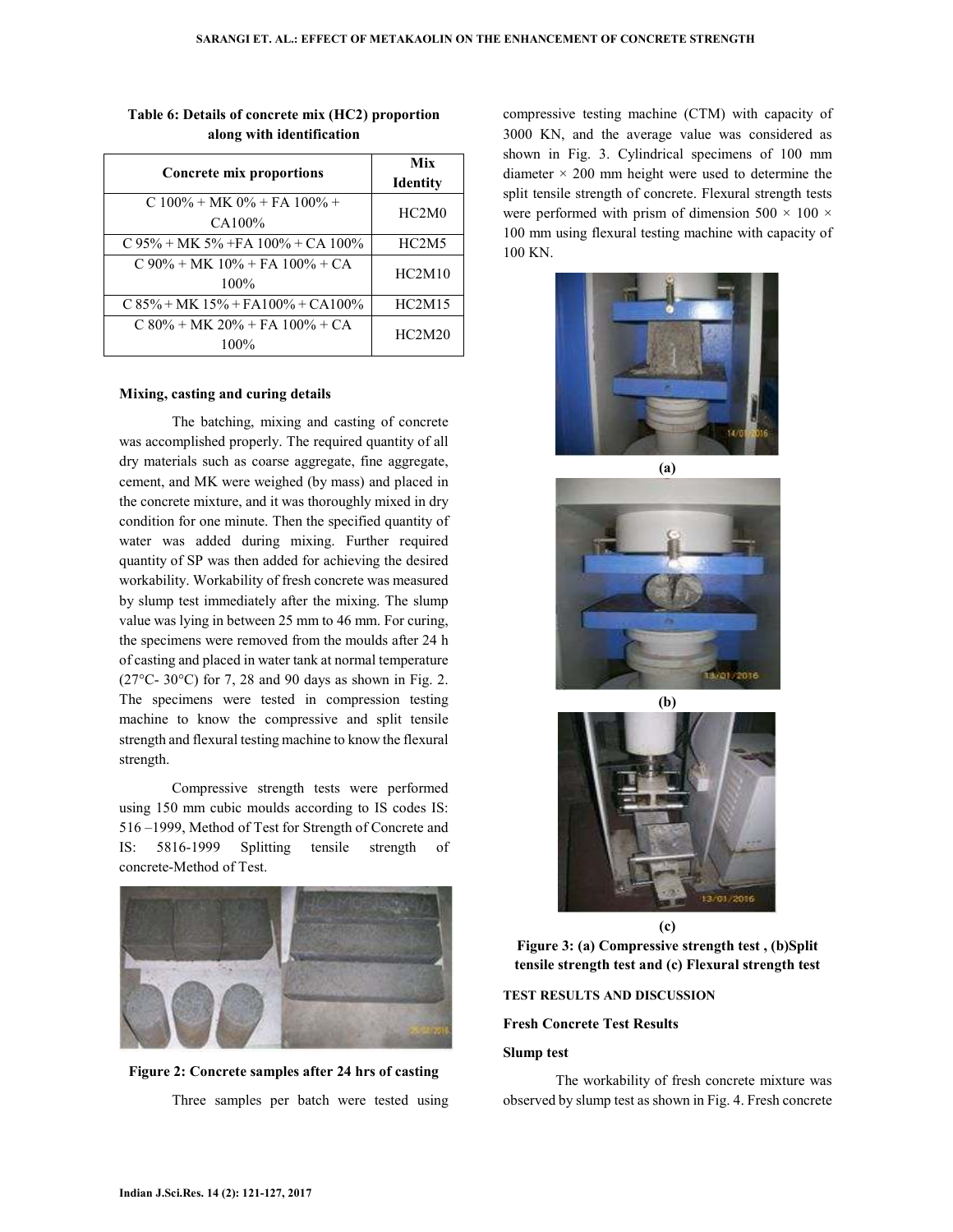mix was prepared and then slump test was conducted immediately after the mixing. Slump value of concrete with w/b ratio 0.35 obtained in the range between 25-46 mm and for w/b ratio 0.30 the slump value ranges between 26-40 mm. Due to the reduction of w/b ratio the amount of SP required to be increased to get the desired slump value.



**Figure 4: Slump value of concrete** 

#### **Hardened Concrete Test Results**

#### **Compressive strength**

The compressive strength of specimens relatively increased in the early ages of concrete i.e. in 7 days. As compared to controlled and other specimen the strength is more where replacement level of cement is 10% with MK. HC1M10 has the increased percentage change in strength throughout all time. The percentage increased strengths are 61.47% at 7 days, 32.89% at 28 days, and 23.21% at 90 days. Fig. 5 represents that the compressive strength increases up to 10% replacement of cement with MK then the strength reduces a little bit. HC1M20 has early strength higher than HC1M5. It is observed that at all age of curing, the compressive strength of all concrete mixes with MK, increased.



Fig. 6 represents that the compressive strength

of specimens relatively increased in the early ages of curing. As compared to controlled and other specimen the strength is more where replacement level of cement is 10% with MK for w/b ratio 0.30. HC2S10 has the increased percentage change in strength throughout the time. The percentage increased strengths are 21.22% at 7 days, 24.75% in 28 days, and 24.78% in 90 days as compared to the controlled specimen.



Fig. 7 indicates that HC2 have higher compressive strength as compared to HC1 because of the reduced w/b ratio with increased amount of SP. Due to less w/b ratio in HC2, the amount of SP added to the mixture is more than that of HC1. Each mix of MK containing HC1 is compared with HC2 to find the relative increase in strength. It is seen that the relative strength of HC2M20 is greater than that of HC1M20 respectively. The early strength i.e. 7 days test results shows that the increase in strength in HC2M20 is 11.60%. At 28 days and 90 days the relative change in strength is 15.50% and 14.42% respectively.



**Figure 7: Compressive strength vs. concrete mixture details**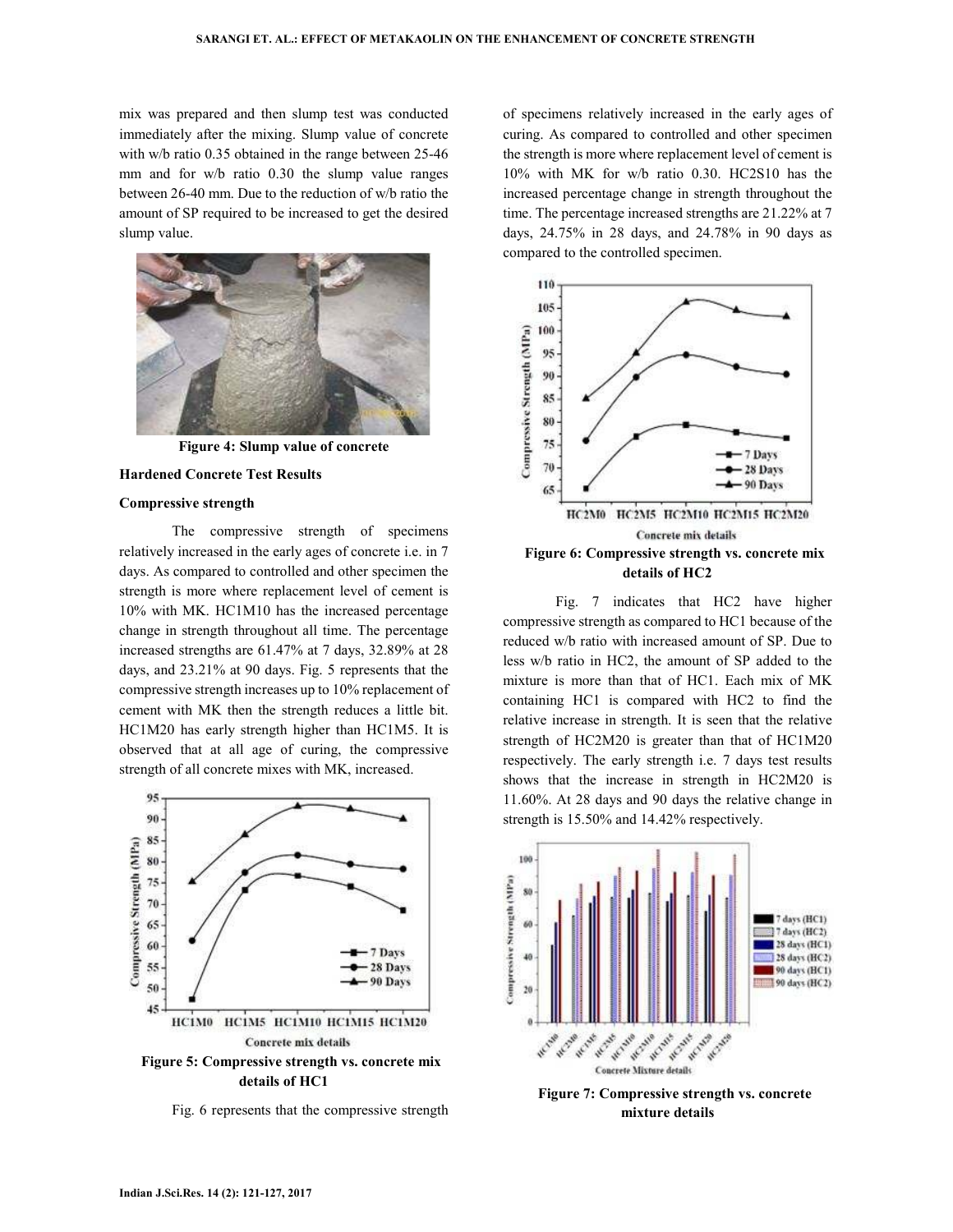#### **Split tensile strength**

It is represented that the percentage increase in split tensile strength is more in 10% replacement of cement with MK i.e. HC1M10. The percentage change in strength is 39.71% in 7 days, 23.86% in 28 days, and 18.18% in 90 days. Fig. 8 shows that HC1M10 has higher split tensile strength than other MK replacement levels. HC1M20 has higher strength than HC1M5 in early days.



The Fig. 9 shows that the cement replacement of 10% with MK has increased in strength of 15.48% at 7 days, 18.48% at 28 days, and 27.55% at 90 days when compared with HC2M0. HC2M10 has more strength than that of other MK substitution. The graph represents here that HC2M20 has high strength than that of HC2M5 and HC2M10.



Fig. 10 indicates that HC2 have more split tensile strength than HC1 because of the addition of different amount of SP. Due to less w/b ratio in HC2 the amount of SP added to the mixture is more than that of HC1. Each mix of HC1 is compared with HC2 to find the relative increase in strength. It is seen that the relative strength of HC2M20 is greater than that of HC1M20. The early strength i.e. 7 days test results shows that the increase in strength in HC2M20 is 4.50%. At 28 days and 90 days the relative change in strength is 5.10% and 13.08% respectively.



**Figure 10: Split tensile strength vs. concrete mixture details** 

#### **Flexural strength**

Fig. 11 represents the Flexural tensile strength results for the partial replacement of cement with MK. Here HC1M10 has maximum flexural strength and the increase in flexural strength is 45% at 7 days, 29.58% at 28 days, and 26.25% at 90 days as compared to control specimen due to pozzolanic reaction.

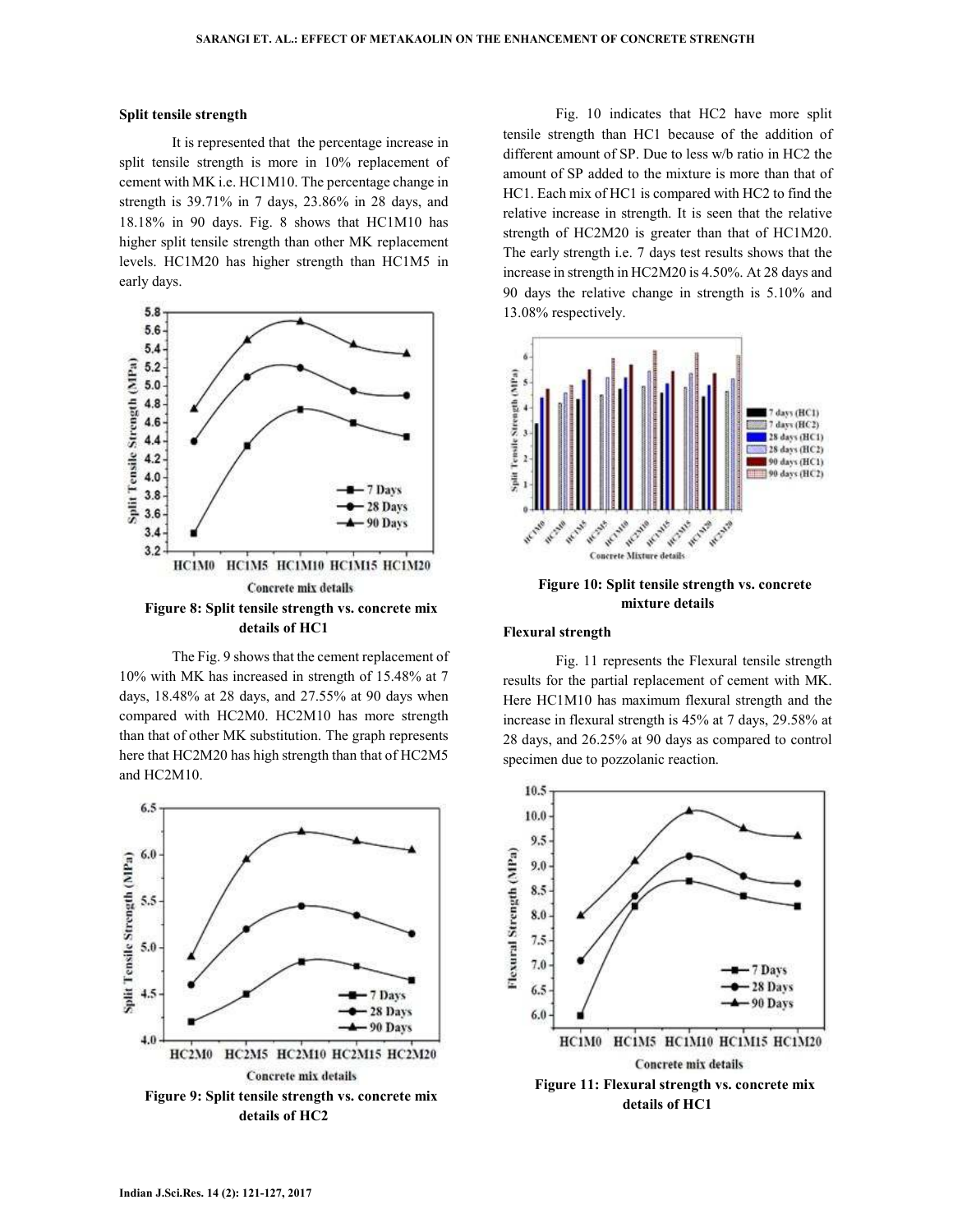Figure 12 represents that the percentage change in flexural strength is maximum in concrete when cement is replaced with silpozz in 10% i.e. HC2M10 in every stage of curing. The increase in flexural strength of HC2M10 is 30.15% at 7 days and change in flexural strength is more i.e. 27.70% at 28days, and 31.71% at 90 days. All the analysis is represented to show that the change in strength in HC2M10 is increased at 7 days, 28 days and 90 days than other mixes.





**Figure 13: Flexural strength vs. concrete mixture details** 

For each mix, HC1 is compared with HC2 to find the relative increase in strength. It has been seen that HC2 has higher mechanical properties than other samples.

# **ACKNOWLEDGEMENT**

The authors wish to acknowledge ITER, S 'O' A University for providing laboratory facility for their project work, Also grateful to CHEMCON tecsys, Chennai for supplying the super-plasticizer CONXL-PCE DM–360 and Golden microchemicals, Maharastra for providing metakaolin.

# **CONCLUSION**

This paper present the results of an experimental investigation carried out on strength enhancement of concrete mixes using MK and super-plasticizer. Ten concrete mixes are used in two different series, with w/b i.e. 0.35 and 0.30 and evaluated the effect of MK on enhancement of concrete strength. The Slump value, compressive strength, split tensile strength and flexural strength test results are presented. Based on the above results the following conclusions may be drawn:

The fresh concrete results of this research indicate that as w/b decreases, super plasticizer dose need to be increased, so as to increase the workability of concrete.

As age of curing increases, mechanical properties of concrete increase.

The strength enhancement of concrete mix prepared with combination of cement, MK and SP.

The strength enhancement of concrete mixes containing MK is dependent on the rate of OPC hydration as well as the reaction between MK and SP. Therefore, the influence of the MK on the strength enhancement is relatively higher as comparable with control mix.

As w/b ratio decreases, the compressive strength, flexural strength and split tensile strength of concrete increases at all age.

For w/b ratio 0.35 and 0.30, the concrete mix containing 80% cement, and 10% MK give maximum mechanical properties.

# **REFERENCES**

- AFNOR. Concrete Part 1: Specification, performance, production and conformity; 2004.
- Asbridgea A. H., Page C. L. and Page M. M., 2001. "Effects of metakaolin, water/binder ratio and interfacial transition zones on the microhardness of cement mortars", Cement and Concrete Research, **32**:1365–1369.
- San Nicolas R., Cry M. and Escadeillas G., 2014. "Performance-based approach to durability of concrete containing flash-calcined metakaolin as cement replacement", Construction and Building Materials, **55**:313–322.